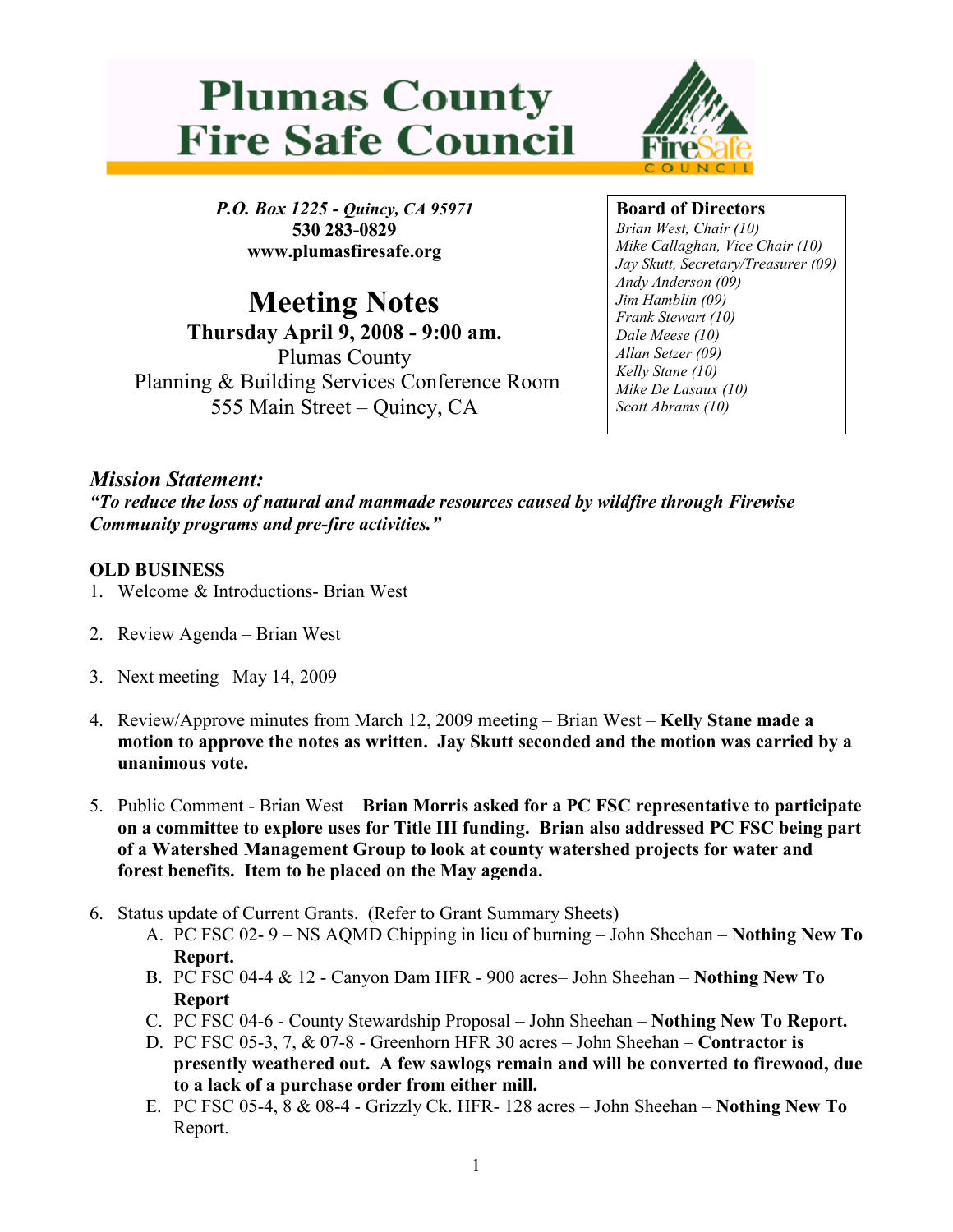- F. PC FSC 03-1, 05-5, 06-2 & 5 Eastern Plumas HFR 175 acres John Sheehan Prospectus is out for bids. Bids are due on 5/1/09. Project has 19 landowners, with 75% in Mohawk Vista and 25% on C Road. A \$50,0000 RAC application has been prepared to cover the loss of the sawlog component due to the SPI small log mill closure.
- G. PC FSC 06-4  $& 10 -$  Little Grass Valley HFR 111 acres John Sheehan Nothing New To Report.
- H. PC FSC 06-6 La Porte Pines HFR 75 acres John Sheehan PNF managed lands completed. 5 acres of private lands remain to be treated. Contractor did not complete the private lands in the fall. PC FSC has received many requests for HFR assistance from the community's property owners. However they are small lots and don't qualify as they would fall within the 1000' of defensible space zone.
- I. PC FSC 07-1  $&$  4 Indian Valley HFR-200 acres John Sheehan 96 acres of handpiling & burning and mastication is complete. Logging is anticipated to begin in the spring when soil conditions allow.
- J. PC FSC 07-2 La Porte Road HFR 100 acres John Sheehan Project is still in a holding pattern as CDF suspended the project due to the California Fiscal Crisis
- K. PC FSC 07-5 C Road right-of-way planning John Sheehan RPF met with C Road CSD to discuss the issue of where to locate the roadside fuelbreak. The CSD & RPF to send a letter to all landowners asking for permission to place the fuelbreak along the existing road, regardless of the legal right-of-way.
- L. PC FSC 07-6 Taylorsville HFR 30 acres John Sheehan Project is completed.
- M. PC FSC 07-9 Elderly/Disabled Defensible Space– John Sheehan Awaiting word on funding from the CA FSC or RAC for a 2009 project.
- N. PC FSC 07-10 County Educational Workshops John Sheehan Project is still in a holding pattern as SNC suspended the project due to the California Fiscal Crisis.
- O. PC FSC 08- 1 Gold Mtn. HFR John Sheehan Conditions still too wet to resume work.
- P. PC FSC 08-2 PC FSC Council Coordination 2007-2009– John Sheehan Work continues with FSC coordination activities, meeting with contractors and foresters on fuel reduction projects and sharing of firesafe information. We are awaiting word on 5 grants.
- Q. PC FSC 08- 3 HFR Project Development –John Sheehan Awaiting word on funding from the CA FSC for a large 825 acre HFR project. Community outreach continuing.
- R. PC FSC 09-1 PC FSC Community HFR Planning 2009-2010 John Sheehan Awaiting word on funding from the CA FSC for a large 825 acre HFR project. IF the project is funded we will use this grant as match for the project. If CA FSC Clearinghouse does not fund the project we will move forward with planning for preparation of a HFR grant from the SNC.
- 7. Status update of proposed Grant Proposals.
	- A. Elderly Disabled RAC & CA FSC Clearinghouse Decision Expected in Early April
	- B. Eastern Plumas HFR RAC Decision Expected in Early April
	- C. Plumas County HFR 2009 CA FSC Clearinghouse Decision Expected in Early April
	- D. Plumas County FSC Coordination -2009 SNC Decision Expected in May
- 8. HFQLG –HFR project overview/relation to communities' opportunities Project mapping integration involving USFS, CDF and Fire Safe Council - PNF's fuel reduction out year program of work – Allan Setzer – Stimulus funds are a little slower coming than at first thought. PNF is still in contention for funding on a number of its projects.